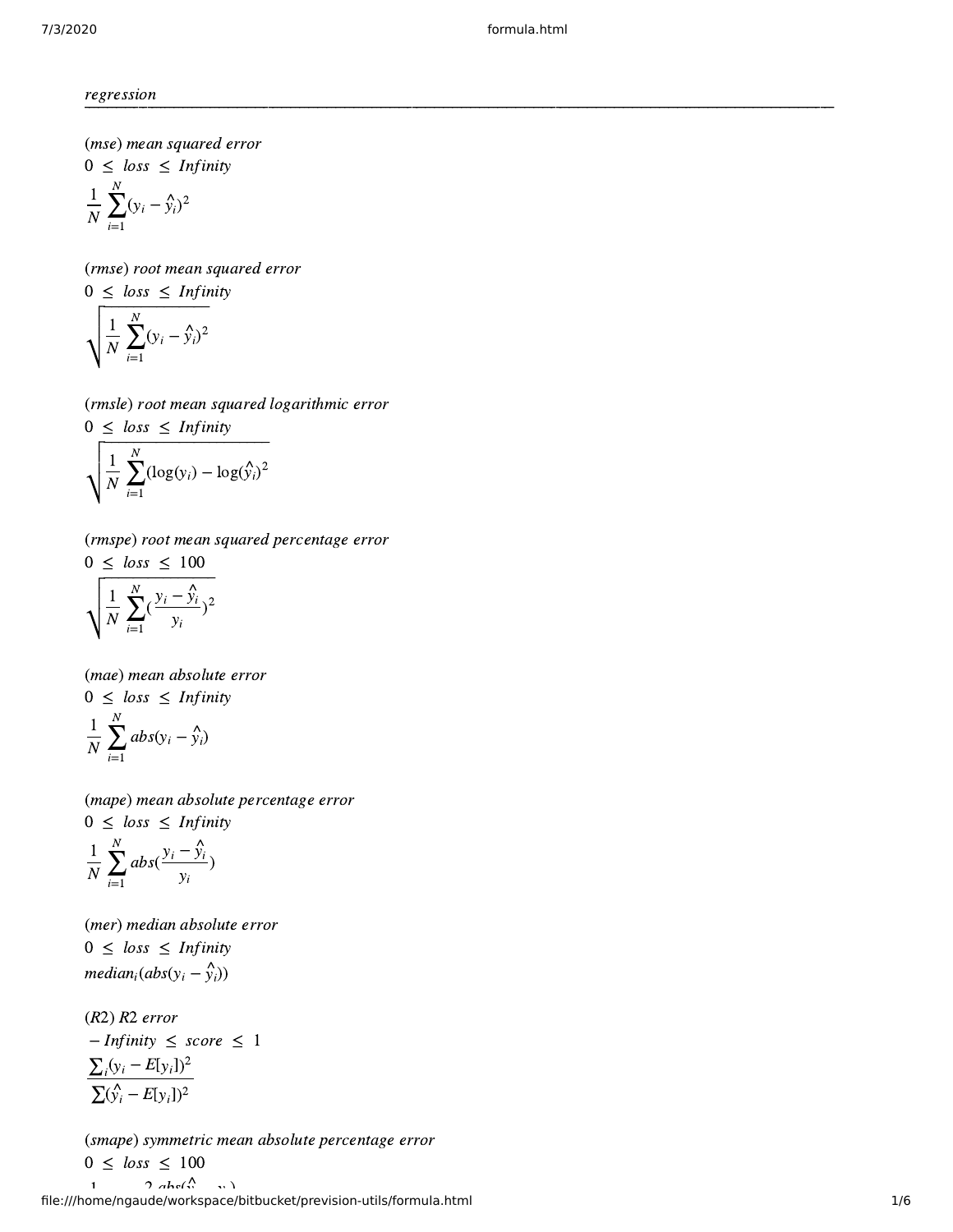$$
\frac{1}{N} \sum_{i} \frac{2.avg(y_i - y_i)}{abs(y_i) + abs(y_i)}
$$

7/3/2020 formula.html

## classification

(auc) receiver operating characteristic area under the curve score

 $0 \leq score \leq 1$  $\int_{x=0}$  TPR(FPR<sup>-1</sup>(x)) 1  $x=0$  $\rm FPR^{-1}$ 

(error\_rate\_binary) error rate  $0 < log s < 1$  $FP + FN$  $TP + TN + FP + FN$ 

(log\_loss) binary cross entropy loss  $0 \leq loss \leq Infinity$  $-\frac{1}{N}\sum_{i=1}^{N} (y_i \log(\hat{y}_i) + (1 - y_i) \log(1 - \hat{y}_i))$  $\overline{N}$   $\sum_{i=1}^{n}$ N  $y_i \log(\hat{y}_i) + (1 - y_i) \log(1 - \hat{y}_i)$ 

(accuracy) accuracy  $0 \leq score \leq 1$  $1 - \frac{FP + FN}{TP + TN + FP}$  $TP + TN + FP + FN$ 

(F05) F05 score  $0 \leq score \leq 1$  $\frac{5}{1}$ . 4 precision ⋅ recall  $\frac{1}{4}$  · precision + recall 4

 $(F1)$  balanced  $F - score$  $0 \leq score \leq 1$ 2 ⋅ precision ⋅ recall precision + recall

(F2) F2 score  $0 \leq score \leq 1$  $5 \cdot \frac{\text{precision} \cdot \text{recall}}{\text{...}}$ 4 ⋅ precision + recall

(F3) F3 score  $0 \leq score \leq 1$  $10 \cdot \frac{\text{precision} \cdot \text{recall}}{\text{...}}$ 9 ⋅ precision + recall

(F4) F4 score  $0 \leq score \leq 1$  $17 \cdot \frac{\text{precision} \cdot \text{recall}}{11}$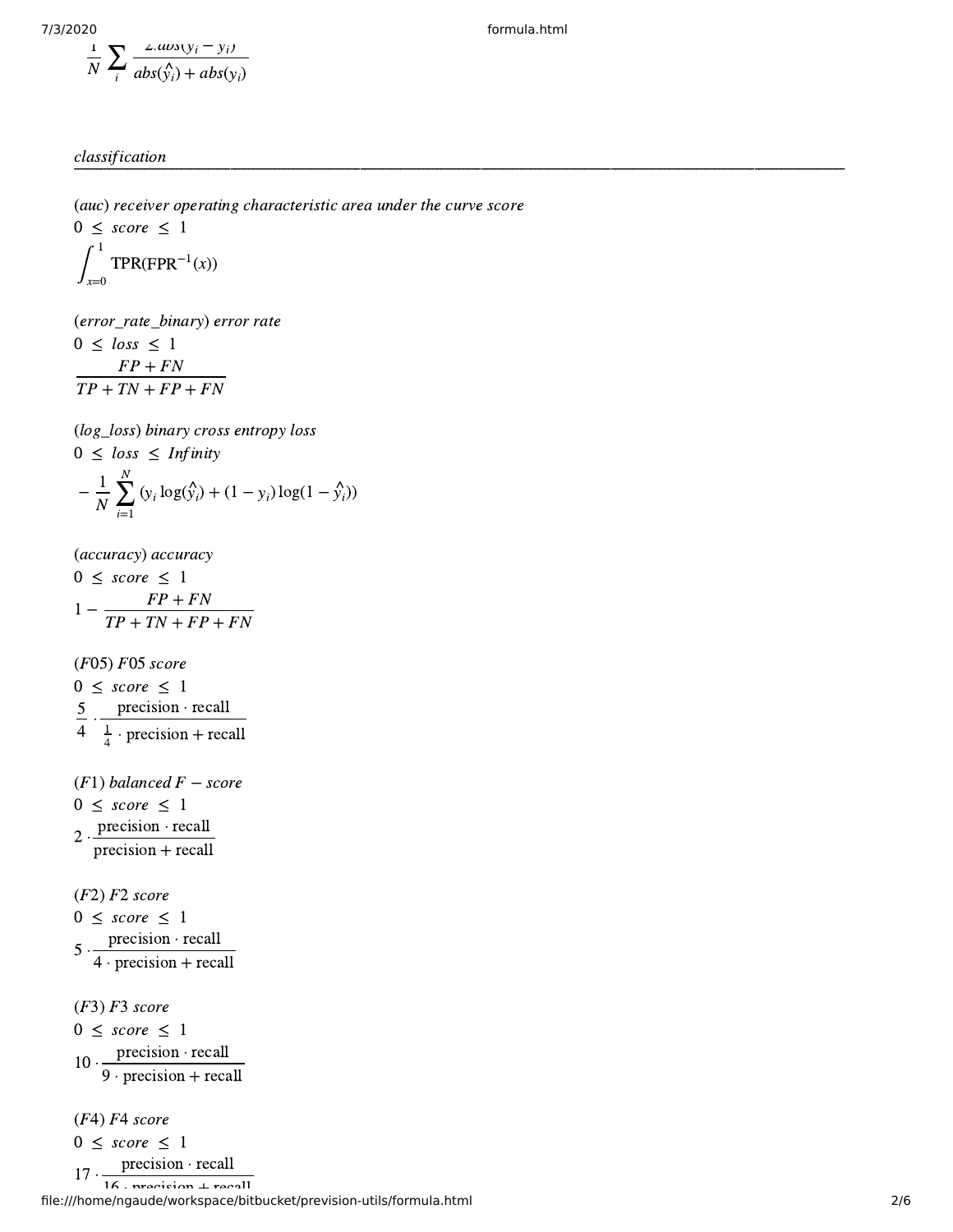16 ⋅ precision + recall

(mcc) Matthews correlation coefficient  $0 \leq score \leq 1$  $TP \times TN - FP \times FN$ (10 ⋅ PICCISION + ICCAN<br>
(mcc) Matthews correlation coefficient<br>
(TP × TN – FP × FN<br>  $\sqrt{(TP + FP)(TP + FN)(TN + FP)(TN + FN)}$ (gini) Gini score  $0 \leq score \leq 1$  $2 \times AUC - 1$ (aucpr) precision recall area under the curve score  $0 \leq score \leq 1$  $\int_{0}$  Recall(Precision<sup>-1</sup>(x)) 1 x=0 Precision $^{-1}$ (lift\_at\_0.1) lift at ratio  $0.1$  $0 \leq score \leq Infinity$ predicted rate total rate (lift\_at\_0.2) lift at ratio  $0.2$  $0 \leq score \leq Infinity$ predicted rate total rate (lift\_at\_0.3) lift at ratio  $0.3$  $0 \leq score \leq Infinity$ predicted rate total rate (lift\_at\_0.4) lift at ratio  $0.4$  $0 \leq score \leq Infinity$ predicted rate total rate (lift\_at\_0.5) lift at ratio  $0.5$  $0 \leq score \leq Infinity$ predicted rate total rate (lift\_at\_0.6) lift at ratio 0.6  $0 \leq score \leq Infinity$ predicted rate total rate  $(lift\_at_0.7)$  lift at ratio 0.7  $0 \leq score \leq Infinity$ predicted rate total rate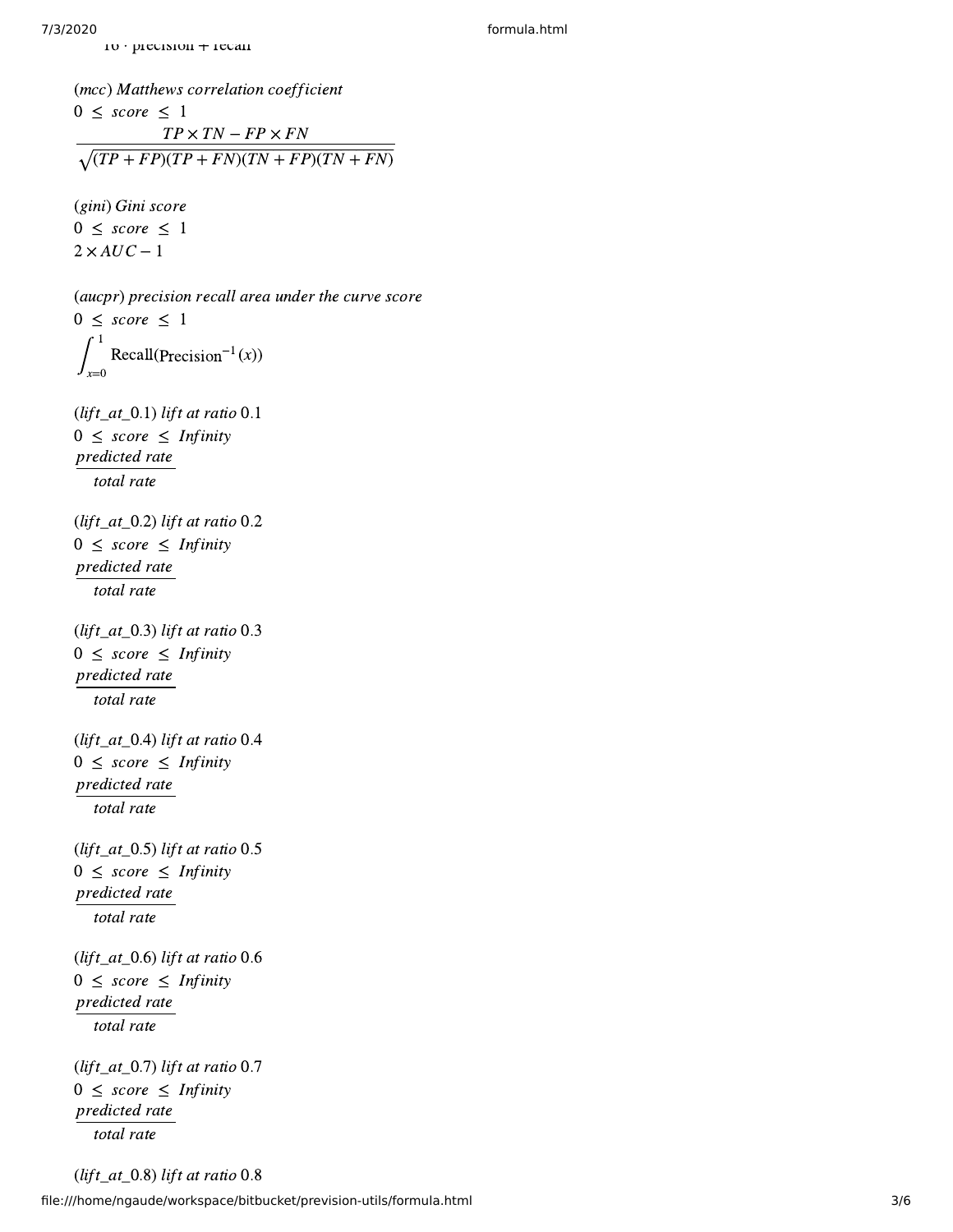7/3/2020 formula.html

 $0 \leq score \leq Infinity$ predicted rate total rate

(lift\_at\_0.9) lift at ratio 0.9  $0 \leq score \leq Infinity$ predicted rate total rate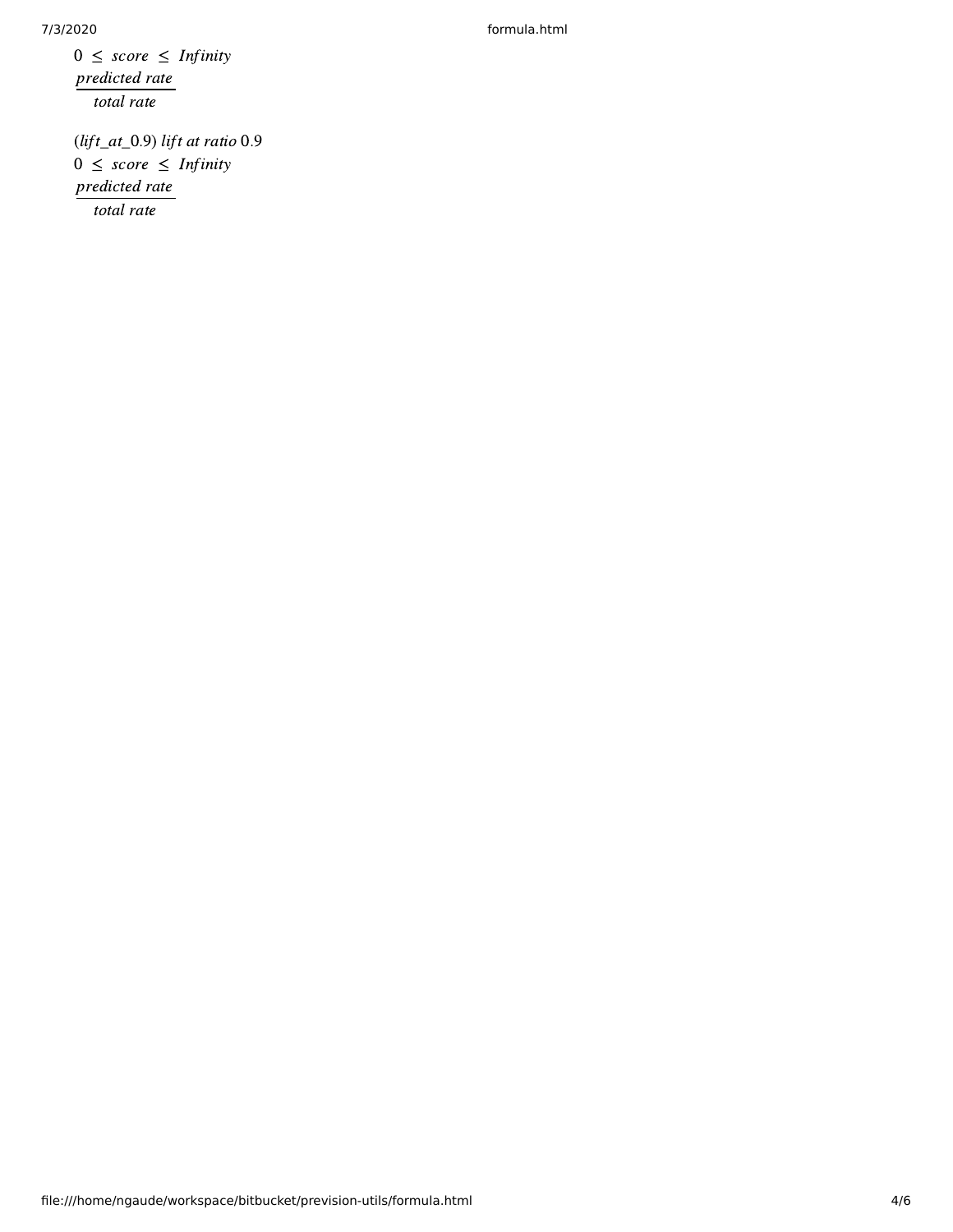multiclassification

(error\_rate\_multi) error rate

 $0 \leq loss \leq 1$  $FP + FN$  $TP + TN + FP + FN$ 

(log\_loss) binary cross entropy loss  $0 \leq loss \leq Infinity$  $-\frac{1}{N}\sum_{i}^{N}(y_i \log(\hat{y}_i) + (1 - y_i) \log(1 - \hat{y}_i))$  $\overline{N}$   $\sum_{i=1}$ N  $y_i \log(\hat{y}_i) + (1 - y_i) \log(1 - \hat{y}_i)$ 

 $(macroF1)$  balanced  $F$  – score  $0 \leq score \leq 1$ 

2.  $\frac{precision. \, recall}{1}$ precision + recall

(auc) receiver operating characteristic area under the curve score

 $0 \leq score \leq 1$  $\int_{x=0}$  TPR(FPR<sup>-1</sup>(x)) 1  $x=0$  $FPR^{-1}$ 

(accuracy) accuracy

$$
0 \leq score \leq 1
$$
  

$$
\frac{TP + TN}{TP + TN + FP + FN}
$$

(qkappa) quadratic weighted kappa  $0 \leq score \leq 1$  $\kappa = \frac{Pr(a) - Pr(e)}{1 - Pr(e)}$  $1 - Pre(e)$ 

(map\_at\_3) mean average precision  $@3$  $0 \leq score \leq 1$  $\sum_{i<3} precision(y, \hat{y}_i)$ 3

(map\_at\_5) mean average precision  $@5$  $0 \leq score \leq 1$  $\sum_{i < 5} precision(y, \hat{y}_i)$ 5

(map\_at\_10) mean average precision  $@10$  $0 \leq score \leq 1$  $\sum_{i<10} precision(y, \hat{y}_i)$ 10